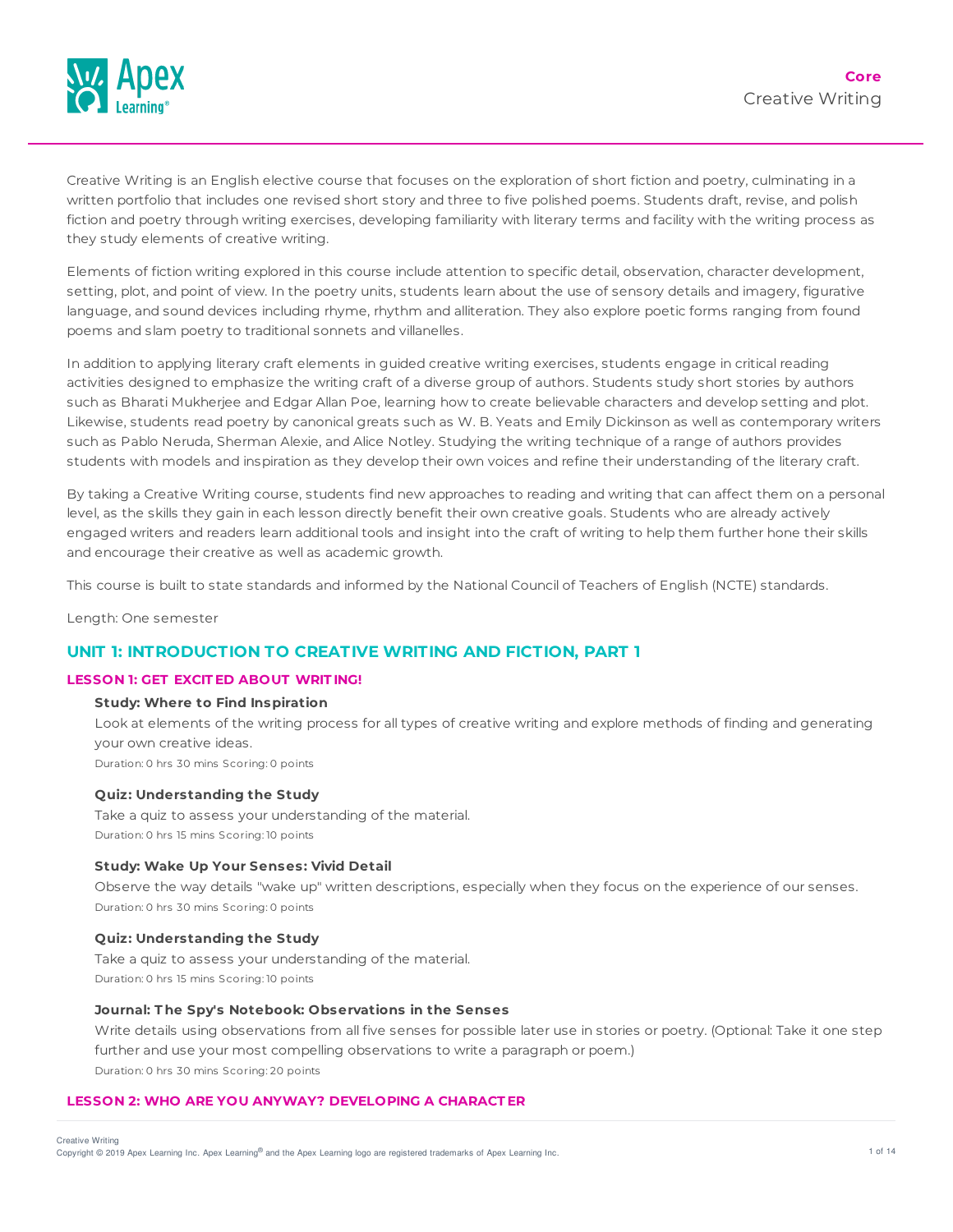### **Study: Diving into Fiction: Characters and How Writers Read**

Explore the use of character in fiction and observe reading methods that can sharpen your own writing technique. Duration: 0 hrs 30 mins Scoring: 0 points

#### **Quiz: Understanding the Study**

Take a quiz to assess your understanding of the material. Duration: 0 hrs 15 mins Scoring: 10 points

#### **Read: Getting to Know You: Characters in Prose**

Observe and explore descriptions of characters in prose writing through guided close reading. Duration: 0 hrs 45 mins Scoring: 0 points

#### **Quiz: Understanding the Reading**

Take a quiz to assess your understanding of the material. Duration: 0 hrs 15 mins Scoring: 10 points

#### **Study: Characters Inside and Out**

Explore ways to create interesting characters using details, direct and indirect characterization, and suggested motivation.

Duration: 0 hrs 30 mins Scoring: 0 points

#### **Quiz: Understanding the Study**

Take a quiz to assess your understanding of the material. Duration: 0 hrs 15 mins Scoring: 10 points

#### **Practice: Character Sketch**

Create a character using details, direct and indirect characterization, and suggested motivation. Duration: 1 hr Scoring: 25 points

# **LESSON 3: WHO'S ON FIRST ? EST ABLISHING A POINT OF VIEW**

### **Study: First, Second, and T hird Person**

Explore the craft tools of first-, second-, and third-person point of view. Duration: 0 hrs 30 mins Scoring: 0 points

#### **Quiz: Understanding the Study**

Take a quiz to assess your understanding of the material. Duration: 0 hrs 15 mins Scoring: 10 points

## **Study: Omniscient, Limited, and Stream-of-Consciousness Narration**

Explore omniscient, limited, and stream-of-consciousness narration. Duration: 0 hrs 30 mins Scoring: 0 points

#### **Quiz: Understanding the Study**

Take a quiz to assess your understanding of the material. Duration: 0 hrs 15 mins Scoring: 10 points

### **Read: Can I Read Your Mind? Narrative Perspective in Prose Writing**

Observe and explore the use of point of view and narrative perspective in prose writing through guided close reading. Duration: 0 hrs 45 mins Scoring: 0 points

### **Quiz: Understanding the Reading**

Take a quiz to assess your understanding of the material. Duration: 0 hrs 15 mins Scoring: 10 points

## **Discuss: What's Your Point of View on Point of View?**

Reflect on and inquire further into the effects of different types of point of view and narrative perspective. Duration: 0 hrs 20 mins Scoring: 10 points

# **LESSON 4: ST ABLE AND SHIFT ING VANT AGE POINT S**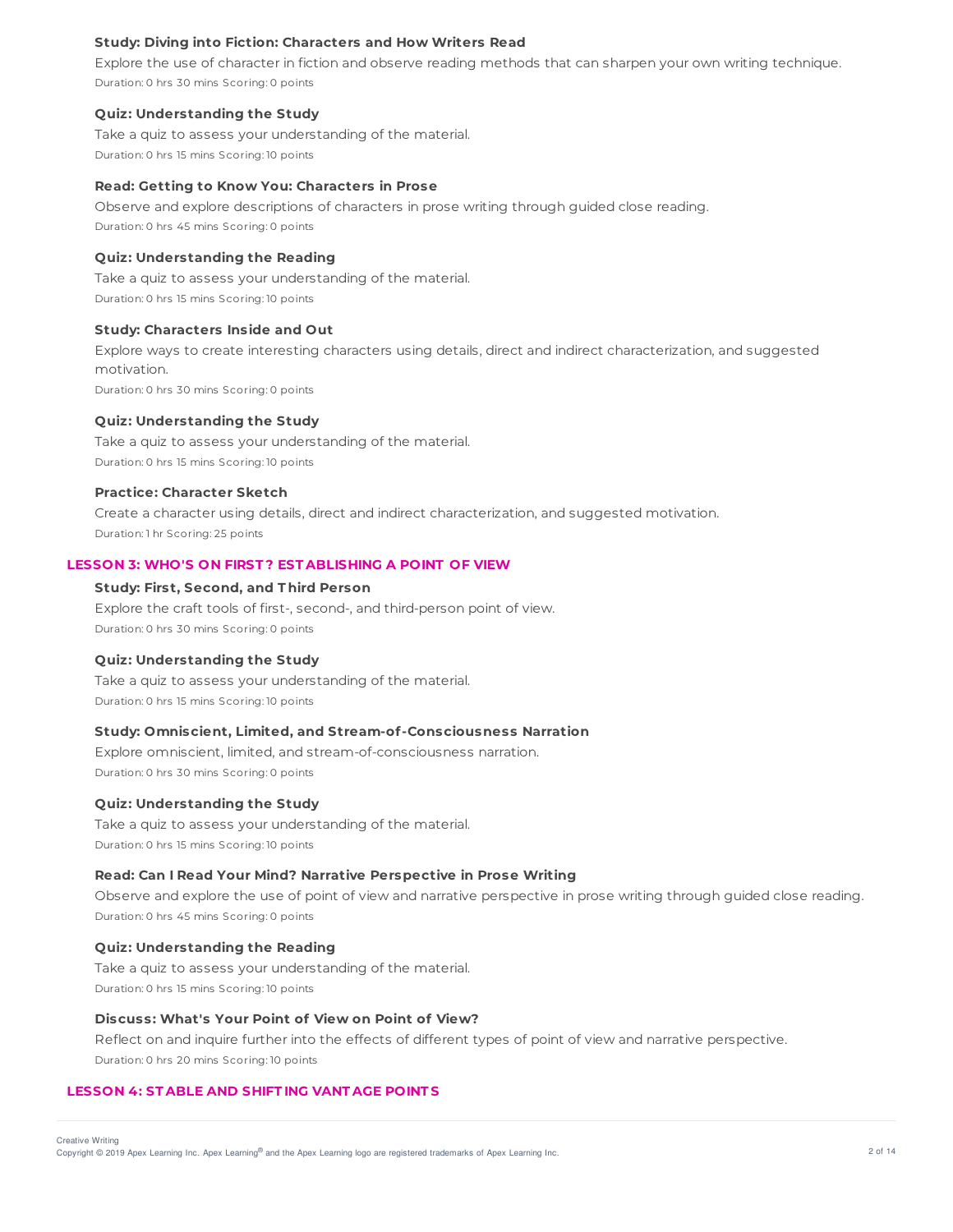### **Study: Stable and Shif ting Vantage Points: Psychic Distance**

Explore the ways in which psychic distance (linguistic register) infers tone in writing. Duration: 0 hrs 30 mins Scoring: 0 points

#### **Quiz: Understanding the Study**

Take a quiz to assess your understanding of the material. Duration: 0 hrs 15 mins Scoring: 10 points

### **Study: You Can Count on Me!**

Explore the use of unreliable and reliable narrators in fiction. Duration: 0 hrs 30 mins Scoring: 0 points

#### **Quiz: Understanding the Study**

Take a quiz to assess your understanding of the material. Duration: 0 hrs 15 mins Scoring: 10 points

### **Practice: Short Scene with Character and POV**

Create your own scene using character and active choices about point of view and narrative perspective. Duration: 1 hr Scoring: 40 points

#### **LESSON 5: WRAP-UP: INT RODUCT ION T O CREAT IVE WRIT ING AND FICT ION, PART 1**

#### **Review: Introduction to Creative Writing and Fiction, Part 1**

Prepare for the unit test by reviewing key concepts and skills. Duration: 1 hr 30 mins Scoring: 0 points

## **T est (CS): Introduction to Creative Writing and Fiction, Part 1**

Take a computer-scored test to assess what you have learned in this unit. Duration: 0 hrs 30 mins Scoring: 25 points

### **T est (T S): Introduction to Creative Writing and Fiction, Part 1**

Take a teacher-scored test to assess what you have learned in this unit. Duration: 0 hrs 40 mins Scoring: 50 points

# **UNIT 2: FICTION, PART 2**

# **LESSON 1: YOU ARE HERE: GET T ING INSIDE T HE SET T ING**

## **Study: Picture Yourself: Using Details to Create Setting**

Observe and explore techniques for creating a vivid setting by using the senses to provide details. Duration: 0 hrs 30 mins Scoring: 0 points

### **Quiz: Understanding the Study**

Take a quiz to assess your understanding of the material. Duration: 0 hrs 15 mins Scoring: 10 points

### **Study: Feeling the Landscape: Using Setting to Create T one**

Explore ways to suggest tone and create an atmosphere in the larger story through setting. Duration: 0 hrs 30 mins Scoring: 0 points

### **Quiz: Understanding the Study**

Take a quiz to assess your understanding of the material. Duration: 0 hrs 15 mins Scoring: 10 points

#### **Journal: T he Spy's Notebook: Observations of Location**

Write details by observing the physical space around you for possible later use in a story or poem. (Optional: Take it one step further and use the most compelling observations to write a paragraph or a short scene with a vivid sense of setting.)

Duration: 0 hrs 30 mins Scoring: 20 points

### **LESSON 2: ACT ION! PLOT , PART 1**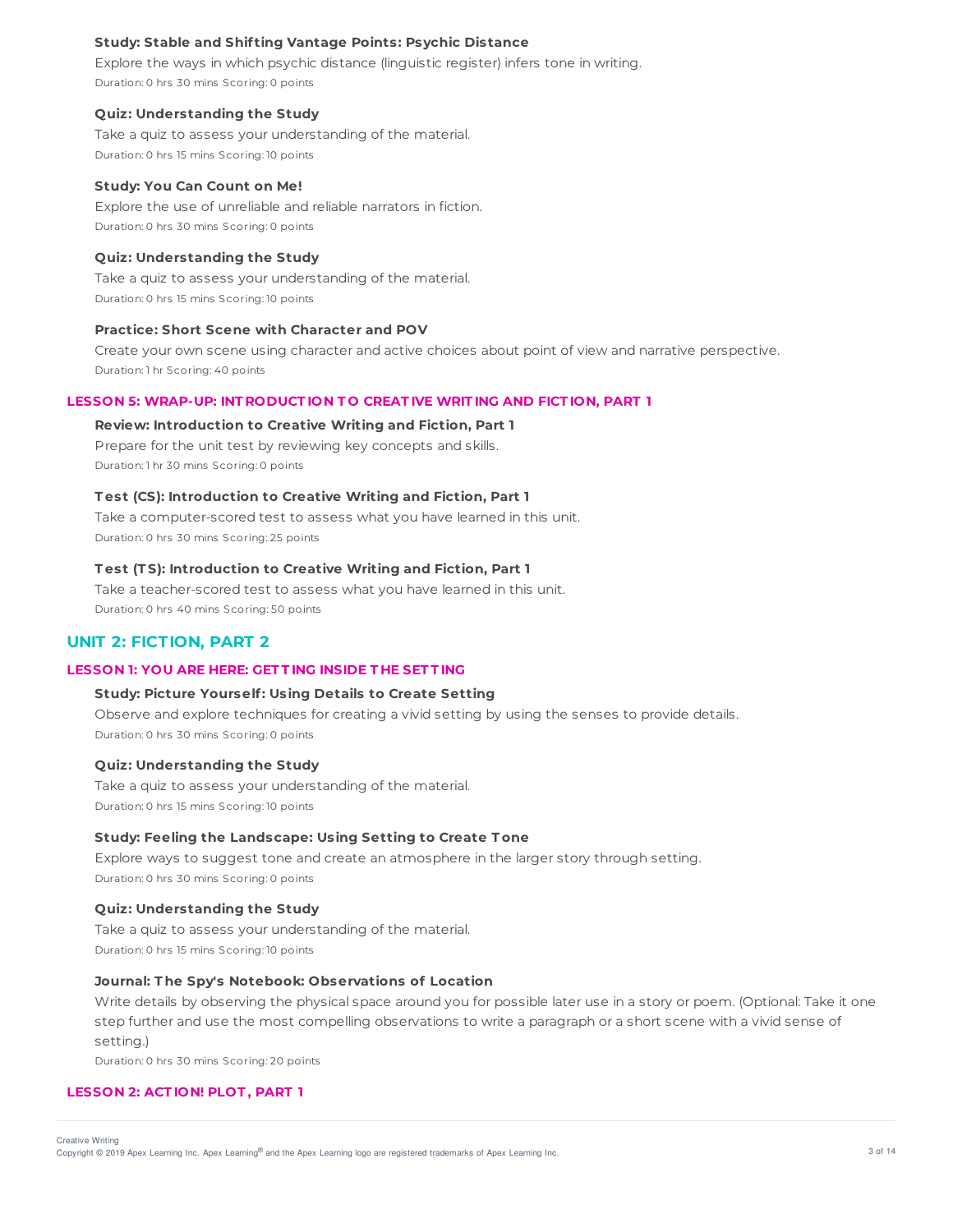## **Study: Conflict and T ension**

Explore methods of suggesting conflict and tension in a story using show versus tell. Duration: 0 hrs 30 mins Scoring: 0 points

#### **Quiz: Understanding the Study**

Take a quiz to assess your understanding of the material. Duration: 0 hrs 15 mins Scoring: 10 points

#### **Read: Reading for Action in the Short Story**

Observe and explore the use of action in prose writing through guided close reading. Duration: 0 hrs 45 mins Scoring: 0 points

#### **Quiz: Understanding the Reading**

Take a quiz to assess your understanding of the material. Duration: 0 hrs 15 mins Scoring: 10 points

#### **Study: Words to Make Your Heart Race: Active Language**

Explore ways in which language can be used to show action in a story on the word, sentence, and paragraph levels. Duration: 0 hrs 30 mins Scoring: 0 points

#### **Quiz: Understanding the Study**

Take a quiz to assess your understanding of the material. Duration: 0 hrs 15 mins Scoring: 10 points

# **Practice: Jump In: Action and T ension**

Write a short scene that starts in the middle of an underlying conflict or tension between characters while using active language. Duration: 1 hr Scoring: 25 points

# **LESSON 3: ST ORY ARC: PLOT , PART 2**

## **Study: Story Arc: T he Plot Mountain**

Explore the literary concept of the story arc or plot mountain as it applies to prose writing, including rising action, falling action, and dénouement.

Duration: 0 hrs 30 mins Scoring: 0 points

#### **Quiz: Understanding the Study**

Take a quiz to assess your understanding of the material. Duration: 0 hrs 15 mins Scoring: 10 points

## **Study: Openings and Endings**

Explore techniques writers use to engage readers' attention (openings) and resolve plot tensions (endings). Duration: 0 hrs 30 mins Scoring: 0 points

## **Quiz: Understanding the Study**

Take a quiz to assess your understanding of the material. Duration: 0 hrs 15 mins Scoring: 10 points

#### **Read: Up and Over: Hiking the Plot Mountain in a Short Story**

Observe and explore the use of plot elements and a story arc in prose writing through guided close reading. Duration: 0 hrs 45 mins Scoring: 0 points

## **Quiz: Understanding the Reading**

Take a quiz to assess your understanding of the material. Duration: 0 hrs 15 mins Scoring: 10 points

### **Discuss: Blazing T rails: How Do You Want to Climb Plot Mountain?**

Reflect and inquire further into ways to approach the story arc from a craft perspective. Duration: 0 hrs 20 mins Scoring: 10 points

### **LESSON 4: T IME IS ON YOUR SIDE**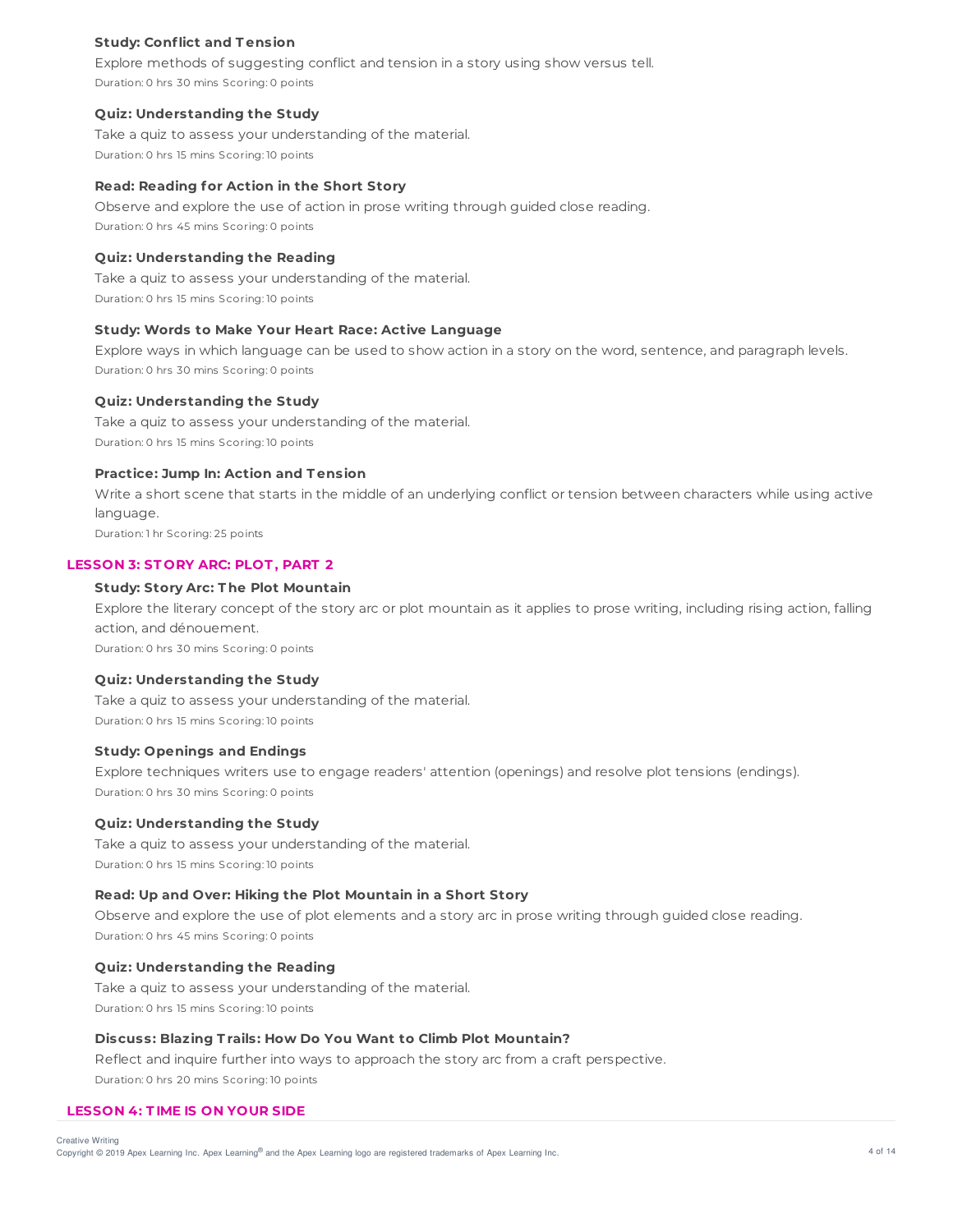### **Study: Pace Yourself: Scene versus Summary**

Explore different methods of pacing with prose, examining when to slow down to write a detailed scene versus when to increase the pace of the plot. Duration: 0 hrs 30 mins Scoring: 0 points

#### **Quiz: Understanding the Study**

Take a quiz to assess your understanding of the material. Duration: 0 hrs 15 mins Scoring: 10 points

## **Study: T ime T ravel: Flashbacks and Flash-Forwards**

Explore craft approaches to the use of time in narrative, using techniques such as flashbacks, flash-forwards, and unusual time structures. Duration: 0 hrs 30 mins Scoring: 0 points

### **Quiz: Understanding the Study**

Take a quiz to assess your understanding of the material. Duration: 0 hrs 15 mins Scoring: 10 points

### **Practice: Writing a Scene with a Beginning, Middle, and End**

Create a scene with a beginning, middle, and end in some order, with a specific focus on building tension and conflict, pacing, and active language. Duration: 1 hr Scoring: 40 points

# **LESSON 5: WRAP-UP: FICT ION, PART 2**

### **Review: Fiction, Part 2**

Prepare for the unit test by reviewing key concepts and skills. Duration: 1 hr 30 mins Scoring: 0 points

### **T est (CS): Fiction, Part 2**

Take a computer-scored test to assess what you have learned in this unit. Duration: 0 hrs 30 mins Scoring: 25 points

### **T est (T S): Fiction, Part 2**

Take a teacher-scored test to assess what you have learned in this unit. Duration: 0 hrs 40 mins Scoring: 50 points

# **UNIT 3: FICTION, PART 3**

## **LESSON 1: DIALOGUE IN FICT ION**

## **Study: How Do People Really T alk?**

Explore the nuts and bolts of dialogue structure and capturing the feeling of people's actual speech patterns. Duration: 0 hrs 30 mins Scoring: 0 points

#### **Quiz: Understanding the Study**

Take a quiz to assess your understanding of the material. Duration: 0 hrs 15 mins Scoring: 10 points

### **Study: What Dialogue Can Do**

Explore what makes dialogue both believable and interesting and how it affects character and plot. Duration: 0 hrs 30 mins Scoring: 0 points

#### **Quiz: Understanding the Study**

Take a quiz to assess your understanding of the material. Duration: 0 hrs 15 mins Scoring: 10 points

## **Journal: T he Spy's Notebook: Eavesdropping Conversations**

Create written observations of how people actually speak for possible later use in story dialogue. (Optional: Take it one step further and use the most compelling observations to write a short scene of dialogue or a single-page script that suggests an underlying story.)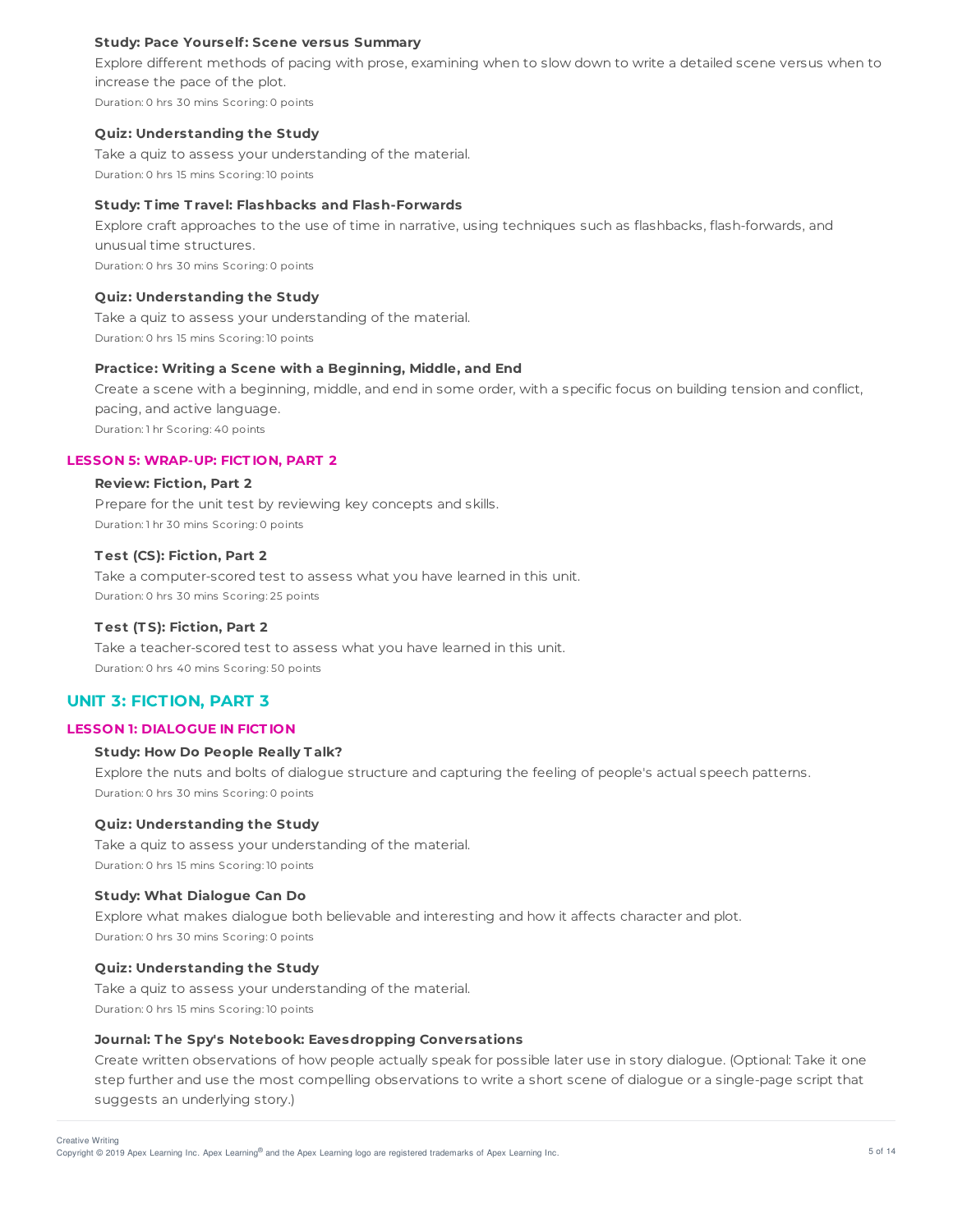Duration: 0 hrs 30 mins Scoring: 20 points

### **LESSON 2: FICT ION FORMS: FLASH FICT ION AND T HE VIGNET T E**

#### **Study: It Went By In a Flash**

Explore what flash fiction is and how it relates to the short story. Duration: 0 hrs 30 mins Scoring: 0 points

#### **Quiz: Understanding the Study**

Take a quiz to assess your understanding of the material. Duration: 0 hrs 15 mins Scoring: 10 points

### **Read: Sounding the Icebergs: Flash Fiction**

Observe and explore the use of literary techniques in flash fiction through guided close reading. Duration: 0 hrs 45 mins Scoring: 0 points

#### **Quiz: Understanding the Reading**

Take a quiz to assess your understanding of the material. Duration: 0 hrs 15 mins Scoring: 10 points

### **Study: T he Power of Suggestion in Vignettes and Flash Fiction**

Explore and inquire further into which elements of prose are necessary to create a satisfying piece. Duration: 0 hrs 30 mins Scoring: 0 points

#### **Quiz: Understanding the Study**

Take a quiz to assess your understanding of the material. Duration: 0 hrs 15 mins Scoring: 10 points

## **Practice: Lightning Bolt: Write Your Own Piece of Flash Fiction**

Create your own piece of flash fiction, using craft techniques of detail, show versus tell, tone, and suggestion. Duration: 1 hr Scoring: 25 points

### **LESSON 3: T RUT HFUL LIES AND IMAGINED T RUT H: FICT ION AND CREAT IVE NONFICT ION**

#### **Study: What Is Creative Nonfiction?**

Explore the literary genre of creative nonfiction. Duration: 0 hrs 30 mins Scoring: 0 points

### **Quiz: Understanding the Study**

Take a quiz to assess your understanding of the material. Duration: 0 hrs 15 mins Scoring: 10 points

### **Study: What Do Fiction and Nonfiction Learn f rom Each Other?**

Explore the similarities between fiction and nonfiction, confirming craft techniques for prose already developed in earlier lessons.

Duration: 0 hrs 30 mins Scoring: 0 points

#### **Quiz: Understanding the Study**

Take a quiz to assess your understanding of the material. Duration: 0 hrs 15 mins Scoring: 10 points

## **Read: Creative Nonfiction**

Observe and explore through guided close reading the literary techniques in creative nonfiction that appear in fiction as well.

Duration: 0 hrs 45 mins Scoring: 0 points

#### **Quiz: Understanding the Reading**

Take a quiz to assess your understanding of the material. Duration: 0 hrs 15 mins Scoring: 10 points

#### **Discuss: T oo Much T ruth, T oo Much Imagination? T he Dangers of Confusing Nonfiction and Fiction**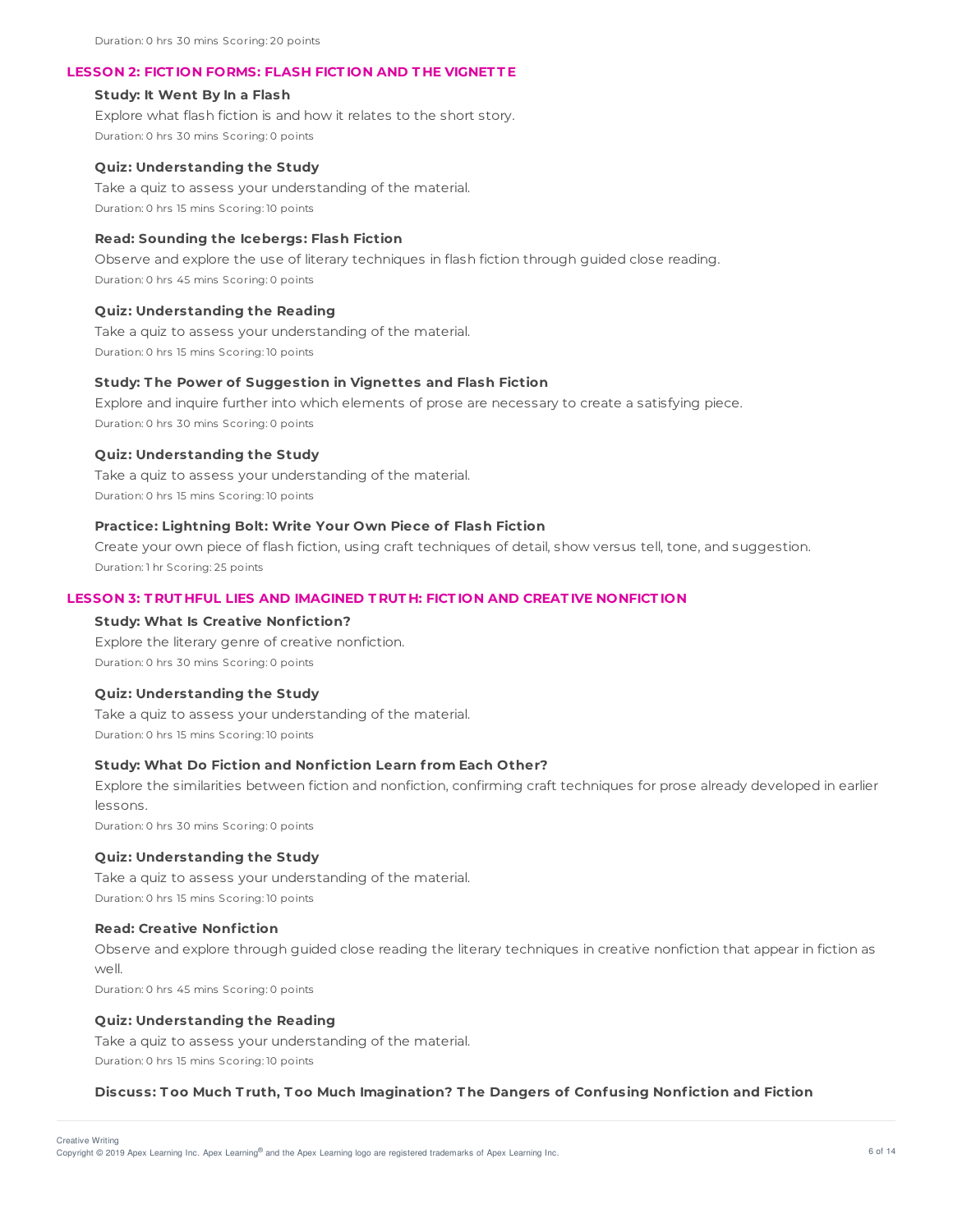Reflect on and inquire further into the differences between creative nonfiction and fiction. Connect contemporary writing concerns with your own experience.

Duration: 0 hrs 20 mins Scoring: 10 points

### **LESSON 4: REVISE, REVISE, REVISE!**

### **Study: Global Revision: Interest, Style, and Flow**

Examine and apply guided revision techniques for larger-scale flow, character consistency, plot, structure, and style. Duration: 0 hrs 30 mins Scoring: 0 points

### **Quiz: Understanding the Study**

Take a quiz to assess your understanding of the material. Duration: 0 hrs 15 mins Scoring: 10 points

# **Study: Local Revision: Proof reading and Attention to Language**

Examine and apply guided revision techniques for proofreading and strengthening writing on the detail and language levels.

Duration: 0 hrs 30 mins Scoring: 0 points

### **Quiz: Understanding the Study**

Take a quiz to assess your understanding of the material. Duration: 0 hrs 15 mins Scoring: 10 points

### **Practice: Write a Short Story**

Create a short story using the fiction craft techniques you have learned so far. Duration: 1 hr Scoring: 40 points

## **LESSON 5: WRAP-UP: FICT ION, PART 3**

# **Review: Fiction, Part 3**

Prepare for the unit test by reviewing key concepts and skills. Duration: 1 hr 30 mins Scoring: 0 points

### **T est (CS): Fiction, Part 3**

Take a computer-scored test to assess what you have learned in this unit. Duration: 0 hrs 30 mins Scoring: 25 points

# **T est (T S): Fiction, Part 3**

Take a teacher-scored test to assess what you have learned in this unit. Duration: 0 hrs 40 mins Scoring: 50 points

# **UNIT 4: POETRY, PART 1**

# **LESSON 1: WHAT MAKES A POEM A POEM?**

# **Study: Poetry and Prose: Shared and Differing T raits**

Look at the differences between poetry and prose. Explore how sound, line, image, and structure drive poems. Duration: 0 hrs 30 mins Scoring: 0 points

# **Quiz: Understanding the Study**

Take a quiz to assess your understanding of the material. Duration: 0 hrs 15 mins Scoring: 10 points

### **Study: Every Word Counts: T he Power of Compression**

Observe how compression can make language come alive in poetry. Explore compression through play-on-page with text-message novels, haiku, and erasure. Duration: 0 hrs 30 mins Scoring: 0 points

### **Quiz: Understanding the Study**

Take a quiz to assess your understanding of the material. Duration: 0 hrs 15 mins Scoring: 10 points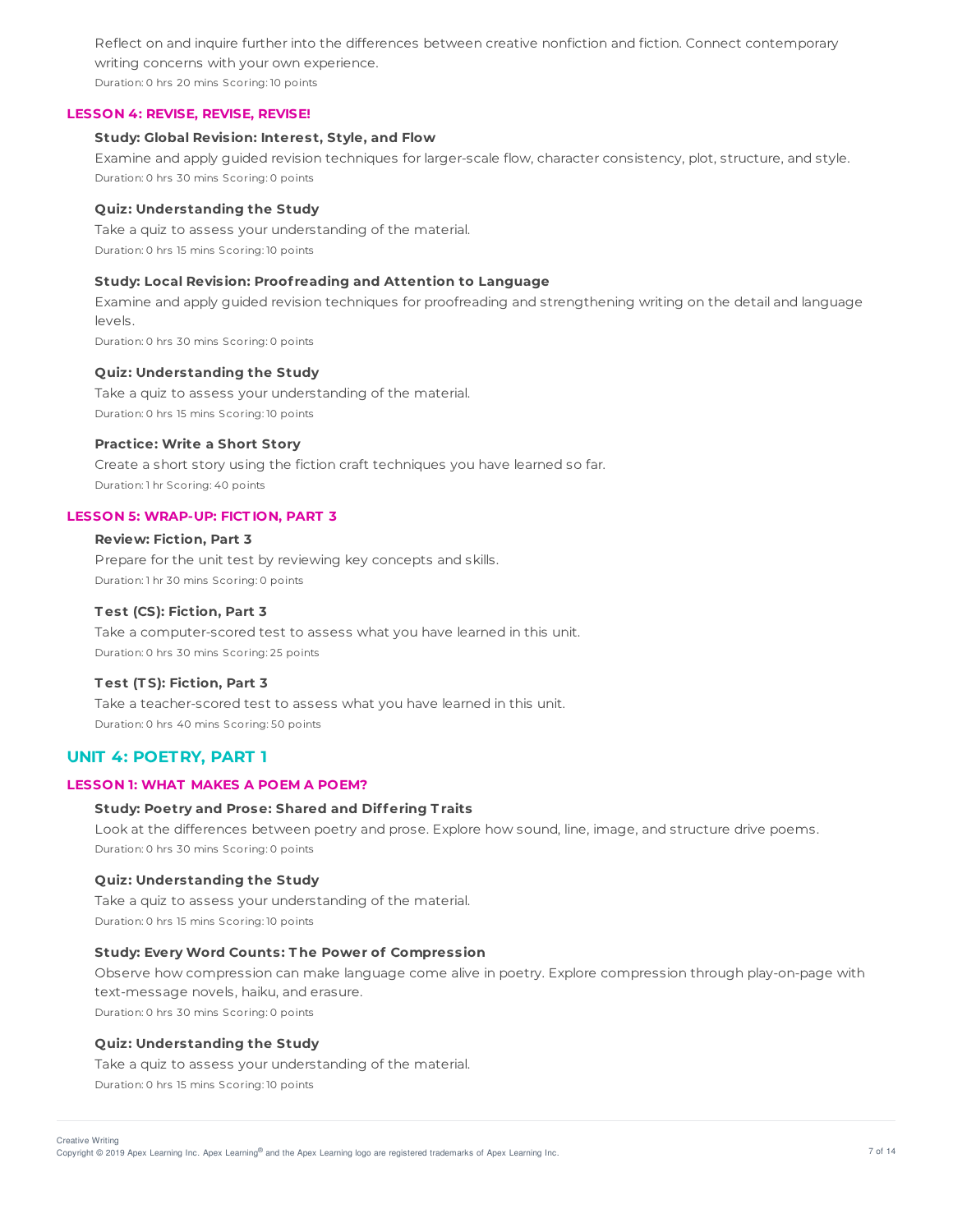### **Journal: T he Spy's Notebook: Erasures and Found Poems**

Create an erasure poem by revealing only certain words in a given text. (Optional: Take it one step further and create a list of favorite words and phrases borrowed from a text. Then rearrange them to create a found poem, citing the original source.)

Duration: 0 hrs 30 mins Scoring: 20 points

#### **LESSON 2: T HE IMAGE INSIDE IMAGINAT ION**

#### **Study: Sensory Detail and Show versus T ell**

Explore how using your senses can create images that "show" and don't "tell" in your poetry. Duration: 0 hrs 30 mins Scoring: 0 points

### **Quiz: Understanding the Study**

Take a quiz to assess your understanding of the material. Duration: 0 hrs 15 mins Scoring: 10 points

#### **Read: Getting Inside the Vivid Image: Selected Poems**

Observe and explore the use of vivid images and details in poetry through guided close reading. Duration: 0 hrs 45 mins Scoring: 0 points

#### **Quiz: Understanding the Reading**

Take a quiz to assess your understanding of the material. Duration: 0 hrs 15 mins Scoring: 10 points

### **Study: T he World Inside a Word: Word Choice, Connotation, and Etymology**

Explore how words carry connotations, what denotation reveals about words, and how knowing the history of a word can change its meaning.

Duration: 0 hrs 30 mins Scoring: 0 points

## **Quiz: Understanding the Study**

Take a quiz to assess your understanding of the material. Duration: 0 hrs 15 mins Scoring: 10 points

#### **Practice: Write a Short Poem by Stacking Words and Images**

Write a poem that uses vivid imagery and language. Duration: 1 hr Scoring: 25 points

### **LESSON 3: MAKE IT ST RANGE AND NEW: FIGURAT IVE LANGUAGE**

#### **Study: Figurative Language: Metaphor**

Explore the difference between metaphor and simile and discover how they can make language and images strange and new.

Duration: 0 hrs 30 mins Scoring: 0 points

### **Quiz: Understanding the Study**

Take a quiz to assess your understanding of the material. Duration: 0 hrs 15 mins Scoring: 10 points

#### **Study: Personification and Synesthesia**

Investigate the ways in which personification and synesthesia can blend what we observe through our senses into language and images that add surprise to poetry. Duration: 0 hrs 30 mins Scoring: 0 points

# **Quiz: Understanding the Study**

Take a quiz to assess your understanding of the material. Duration: 0 hrs 15 mins Scoring: 10 points

### **Read: Ref reshing the Senses: Diving into Figurative Language**

Observe and explore the use of figurative language in poetry through guided close reading. Duration: 0 hrs 45 mins Scoring: 0 points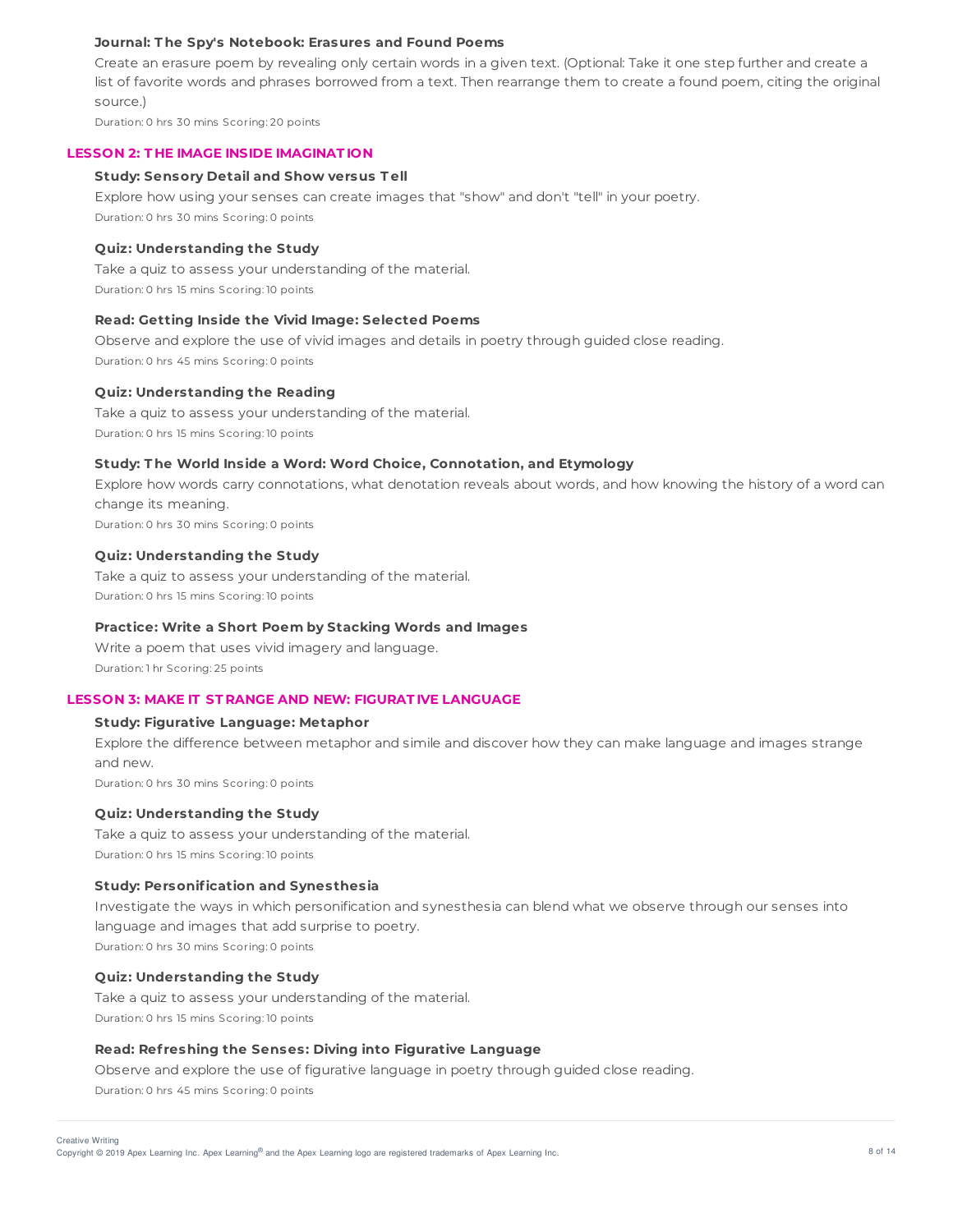### **Quiz: Understanding the Reading**

Take a quiz to assess your understanding of the material. Duration: 0 hrs 15 mins Scoring: 10 points

### **Discuss: Discuss Imagery in "T he Walrus and the Carpenter"**

Reflect on and inquire further into the use of figurative language and suggestion in poetry through riddle poems. Connect craft technique with your own experience as a reader and riddle-solver. Duration: 0 hrs 20 mins Scoring: 10 points

# **LESSON 4: LOADED IMAGES AND POWER OBJECT S**

## **Study: Metonymy**

Explore how metonymy creates a chain of meaning in loaded images. Duration: 0 hrs 30 mins Scoring: 0 points

### **Quiz: Understanding the Study**

Take a quiz to assess your understanding of the material. Duration: 0 hrs 15 mins Scoring: 10 points

#### **Study: Symbols and Allusion**

Discover the power of a hint or a nod toward a symbol or an allusion. Duration: 0 hrs 30 mins Scoring: 0 points

#### **Quiz: Understanding the Study**

Take a quiz to assess your understanding of the material. Duration: 0 hrs 15 mins Scoring: 10 points

#### **Practice: Write a Poem Emphasizing Figurative Language**

Create a poem that emphasizes language play. Duration: 1 hr Scoring: 40 points

### **LESSON 5: WRAP-UP: POET RY, PART 1**

#### **Review: Poetry, Part 1**

Prepare for the unit test by reviewing key concepts and skills. Duration: 1 hr 30 mins Scoring: 0 points

### **T est (CS): Poetry, Part 1**

Take a computer-scored test to assess what you have learned in this unit. Duration: 0 hrs 30 mins Scoring: 25 points

#### **T est (T S): Poetry, Part 1**

Take a teacher-scored test to assess what you have learned in this unit. Duration: 0 hrs 40 mins Scoring: 50 points

# **UNIT 5: POETRY, PART 2**

# **LESSON 1: POET 'S T OOLBOX: SOUNDS**

### **Study: Alliteration and Assonance**

Explore how alliteration and assonance give musical qualities to poetry. Duration: 0 hrs 30 mins Scoring: 0 points

#### **Quiz: Understanding the Study**

Take a quiz to assess your understanding of the material. Duration: 0 hrs 15 mins Scoring: 10 points

## **Study: Onomatopoeia: Feelings in Word Sounds**

Discover the connections between how a word sounds and how it makes you feel. Duration: 0 hrs 30 mins Scoring: 0 points

### **Quiz: Understanding the Study**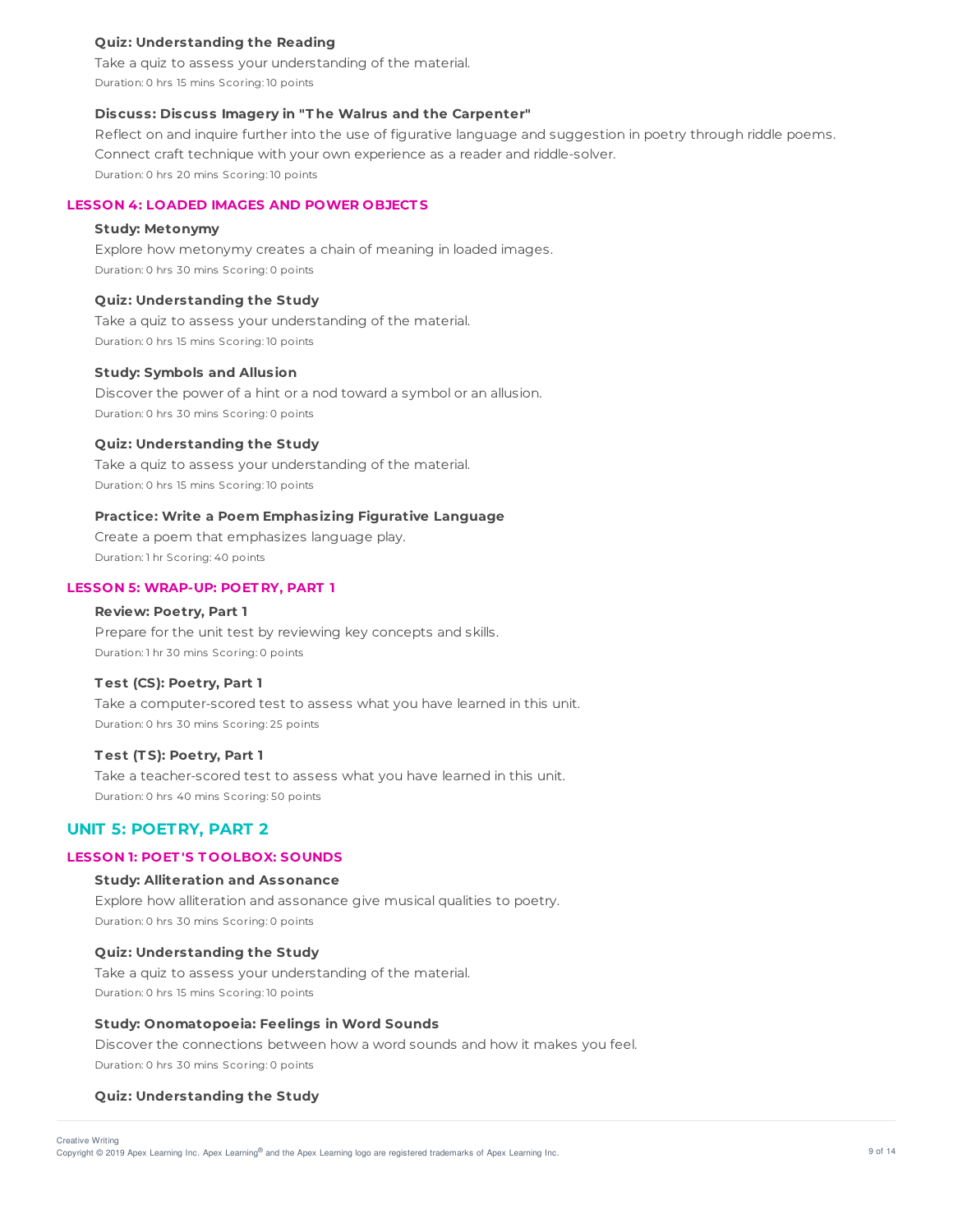Take a quiz to assess your understanding of the material. Duration: 0 hrs 15 mins Scoring: 10 points

### **Journal: T he Spy's Notebook: Words and Sounds**

Create a list of lines and phrases driven by the sounds of the words for possible later use in a poem. (Optional: Take it one step further and write a poem that suggests a feeling through the sounds of the words it uses.) Duration: 0 hrs 30 mins Scoring: 20 points

### **LESSON 2: POET 'S T OOLBOX: RHYMING**

### **Study: Why Do We Rhyme?**

Identify the characteristics of rhyme and rhyming patterns and explore how rhyme can add musical qualities to a poem. Duration: 0 hrs 30 mins Scoring: 0 points

### **Quiz: Understanding the Study**

Take a quiz to assess your understanding of the material. Duration: 0 hrs 15 mins Scoring: 10 points

#### **Read: Exploration of Rhyme**

Observe and explore the use of sound and rhyme in poetry through guided close reading. Duration: 0 hrs 45 mins Scoring: 0 points

### **Quiz: Understanding the Reading**

Take a quiz to assess your understanding of the material. Duration: 0 hrs 15 mins Scoring: 10 points

## **Study: How to Keep Rhymes Interesting**

Discover how rhyme can add surprise to poetry. Duration: 0 hrs 30 mins Scoring: 0 points

## **Quiz: Understanding the Study**

Take a quiz to assess your understanding of the material. Duration: 0 hrs 15 mins Scoring: 10 points

### **Practice: Write a Poem Using Rhyming Elements**

Create your own rhyming poem. Duration: 1 hr Scoring: 25 points

### **LESSON 3: POET 'S T OOLBOX: RHYT HM**

# **Study: We've Got the Beat: T ypes of Meter**

Investigate the characteristics and types of meter in poetry. Duration: 0 hrs 30 mins Scoring: 0 points

#### **Quiz: Understanding the Study**

Take a quiz to assess your understanding of the material. Duration: 0 hrs 15 mins Scoring: 10 points

### **Study: Clunky versus Smooth: Improving Natural Flow**

Explore how rhythm can help poetry flow both on the page and in performance. Duration: 0 hrs 30 mins Scoring: 0 points

### **Quiz: Understanding the Study**

Take a quiz to assess your understanding of the material. Duration: 0 hrs 15 mins Scoring: 10 points

### **Read: Heartbeat and Hoofbeat: Selected Poems**

Observe and explore the use of rhythm in formal and free-verse poetry through guided close reading. Duration: 0 hrs 45 mins Scoring: 0 points

### **Quiz: Understanding the Reading**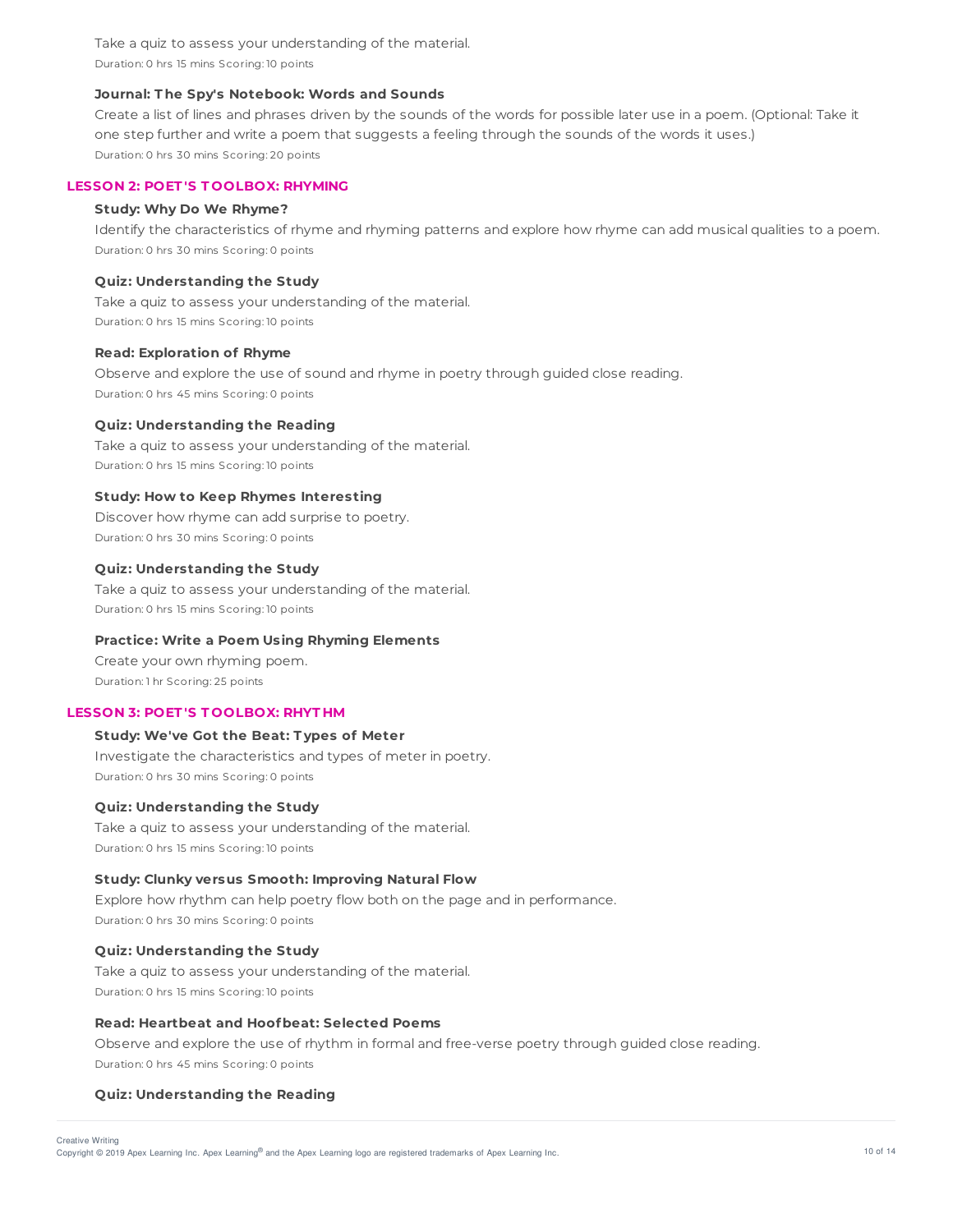Take a quiz to assess your understanding of the material. Duration: 0 hrs 15 mins Scoring: 10 points

### **Discuss: Rhythm on the Page versus Rhythm on the Stage**

Reflect on and inquire further into the effects of rhythm, both on the page and as spoken words. Connect craft techniques to your own experience as a reader and listener. Duration: 0 hrs 20 mins Scoring: 10 points

### **LESSON 4: POET 'S T OOLBOX: LINES, SENT ENCES, AND ST ANZAS**

#### **Study: Where to Draw the Line**

Explore how line breaks and lengths, end words and enjambment, and syllabic and metrical counts can make or break a poem's musical qualities.

Duration: 0 hrs 30 mins Scoring: 0 points

### **Quiz: Understanding the Study**

Take a quiz to assess your understanding of the material. Duration: 0 hrs 15 mins Scoring: 10 points

#### **Study: Building Rooms: Using Stanzas in Poetry**

Explore stanzas, stanza breaks, and sequence poems. Duration: 0 hrs 30 mins Scoring: 0 points

### **Quiz: Understanding the Study**

Take a quiz to assess your understanding of the material. Duration: 0 hrs 15 mins Scoring: 10 points

#### **Practice: Writing with Sound and Rhythm**

Write a poem working with sound and rhythm with attention to line and stanza shape Duration: 1 hr Scoring: 40 points

### **LESSON 5: WRAP-UP: POET RY, PART 2**

#### **Review: Poetry, Part 2**

Prepare for the unit test by reviewing key concepts and skills. Duration: 1 hr 30 mins Scoring: 0 points

### **T est (CS): Poetry, Part 2**

Take a computer-scored test to assess what you have learned in this unit. Duration: 0 hrs 30 mins Scoring: 25 points

#### **T est (T S): Poetry, Part 2**

Take a teacher-scored test to assess what you have learned in this unit. Duration: 0 hrs 40 mins Scoring: 50 points

# **UNIT 6: POETRY, PART 3 AND REVISION**

### **LESSON 1: BUILDING CONNECT ION, FEELING, AND INFERENCE**

#### **Study: Juxtaposition, T one, and Inference**

Discover how placing words and images side by side can create surprise in poetry. Explore how writers use tone to add meaning to poetry.

Duration: 0 hrs 30 mins Scoring: 0 points

### **Quiz: Understanding the Study**

Take a quiz to assess your understanding of the material. Duration: 0 hrs 15 mins Scoring: 10 points

### **Study: First Line, Last Line, and T itle**

Explore how the first line, last line, and title of a poem can create and confound our expectations as we read poetry. Duration: 0 hrs 30 mins Scoring: 0 points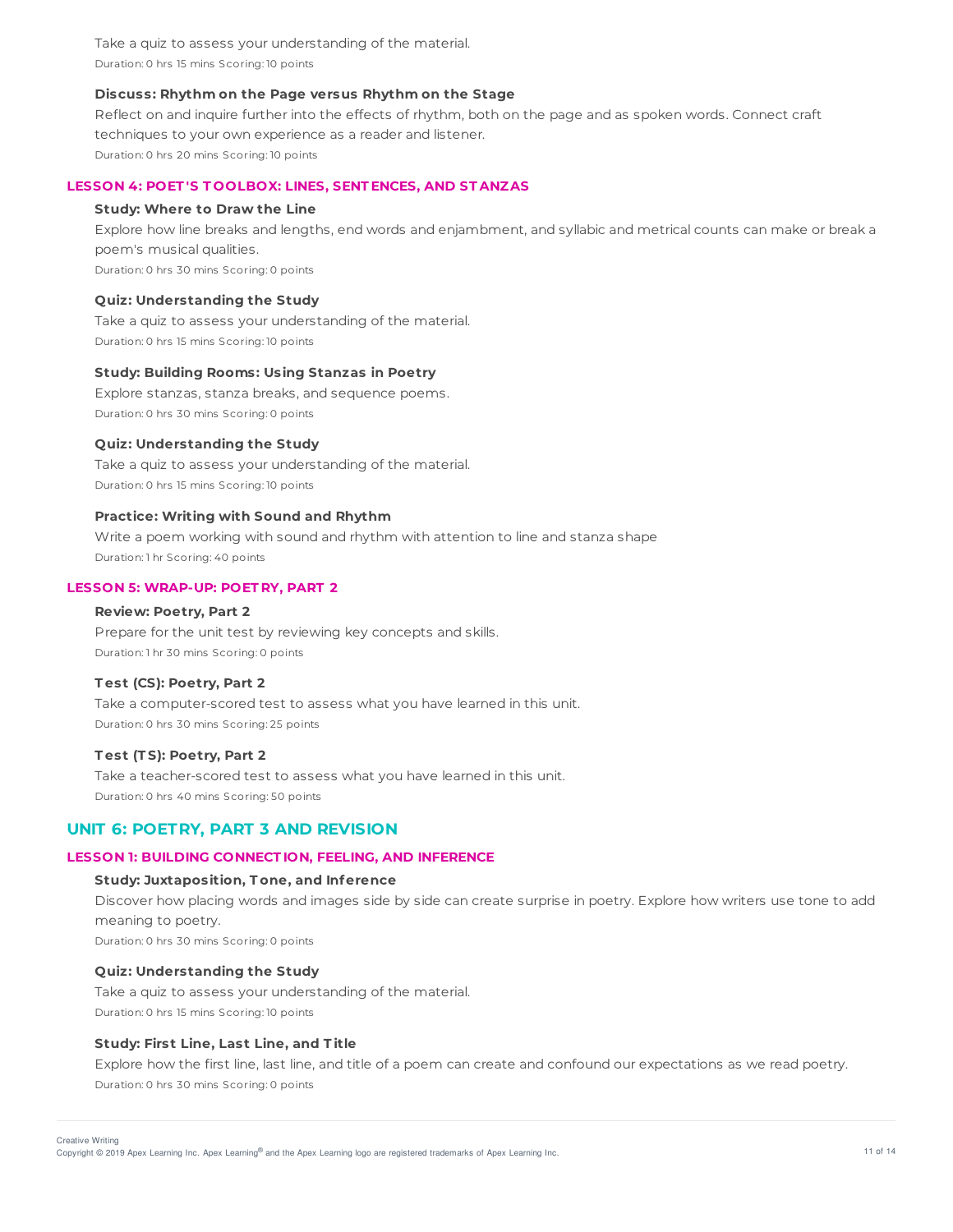# **Quiz: Understanding the Study**

Take a quiz to assess your understanding of the material. Duration: 0 hrs 15 mins Scoring: 10 points

# **Journal: T he Spy's Notebook: Lists, Lists, and More Lists**

Create a list of titles and first lines for poems that do not yet exist for possible later use in a poem. (Optional: Take it one step further and create a poem using only first lines, arranging them to create interesting juxtapositions and to suggest tone.)

Duration: 0 hrs 30 mins Scoring: 20 points

### **LESSON 2: FREE VERSE AND OPEN FORMS**

# **Study: Nothing's Ever Free: What Is "Free Verse"?**

Explore narrative, lyric, and prose poetry. Duration: 0 hrs 30 mins Scoring: 0 points

# **Quiz: Understanding the Study**

Take a quiz to assess your understanding of the material. Duration: 0 hrs 15 mins Scoring: 10 points

## **Read: So Many Shapes and Sizes: Diving into Poetry**

Observe the variety of free-verse and open-form poems, exploring craft techniques in the writing through guided close reading. Duration: 0 hrs 45 mins Scoring: 0 points

### **Quiz: Understanding the Reading**

Take a quiz to assess your understanding of the material. Duration: 0 hrs 15 mins Scoring: 10 points

# **Study: Good Morning, I Love You, Goodnight: Open Forms**

Explore the open-structured forms of the aubade, ode, and nocturne. Duration: 0 hrs 30 mins Scoring: 0 points

#### **Quiz: Understanding the Study**

Take a quiz to assess your understanding of the material. Duration: 0 hrs 15 mins Scoring: 10 points

#### **Practice: Write a Nocturne, Aubade, or Ode**

Create your own nocturne, aubade, or ode. Duration: 1 hr Scoring: 25 points

# **LESSON 3: GET T ING FAMILIAR WIT H FORMAL POET RY**

# **Study: Metrical and Rhymed Forms**

Explore metrical and rhymed forms, including the heroic couplet, the terza rima, and the sonnet. Duration: 0 hrs 30 mins Scoring: 0 points

### **Quiz: Understanding the Study**

Take a quiz to assess your understanding of the material. Duration: 0 hrs 15 mins Scoring: 10 points

#### **Study: Repeating Forms**

Discover how patterns can add surprise to poetry. Duration: 0 hrs 30 mins Scoring: 0 points

#### **Quiz: Understanding the Study**

Take a quiz to assess your understanding of the material. Duration: 0 hrs 15 mins Scoring: 10 points

#### **Read: Getting Inside the Structure: Selected Formal Poems**

Observe and explore examples of formal poetry, exploring craft techniques in the writing through guided close reading.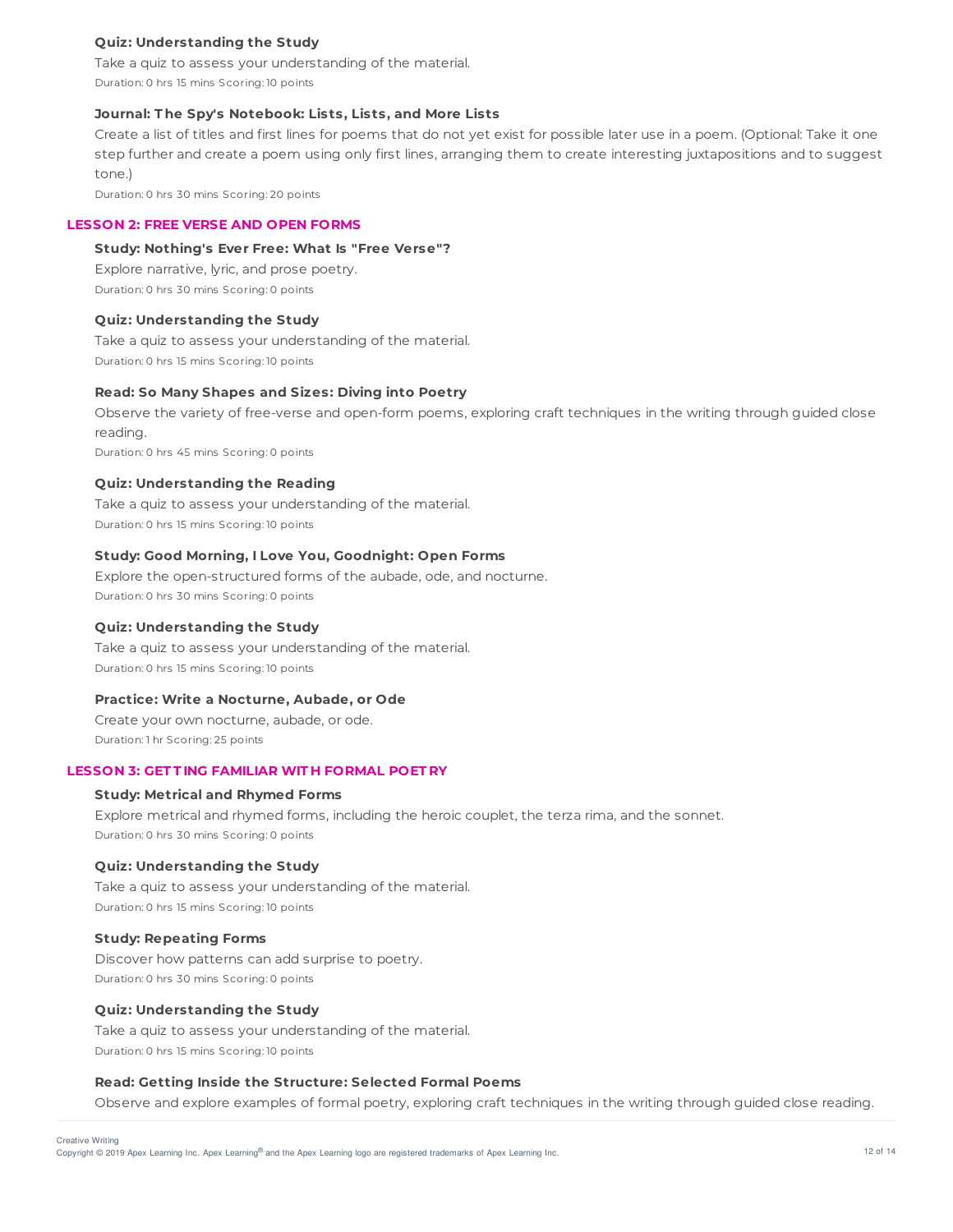#### **Quiz: Understanding the Reading**

Take a quiz to assess your understanding of the material.

Duration: 0 hrs 15 mins Scoring: 10 points

### **Discuss: Why Bother? Challenges and Boons of Using Poetic Form**

Reflect on and inquire further into the usefulness, pleasures, and challenges of using poetic forms when writing poetry. Duration: 0 hrs 20 mins Scoring: 10 points

### **LESSON 4: REVISE! REVISE! REVISE!**

#### **Study: Word Choice, Compression, Interesting Language, and Vivid Images**

Discover how revising for word choice, compression, fresh language, and vivid imagery can help you make connections within your writing.

Duration: 0 hrs 30 mins Scoring: 0 points

### **Quiz: Understanding the Study**

Take a quiz to assess your understanding of the material. Duration: 0 hrs 15 mins Scoring: 10 points

### **Study: Form and Content, Meaning and Intention**

Examine and apply guided revision techniques for examining the relationship between form, content, and intention in poetry.

Duration: 0 hrs 30 mins Scoring: 0 points

### **Quiz: Understanding the Study**

Take a quiz to assess your understanding of the material. Duration: 0 hrs 15 mins Scoring: 10 points

### **Practice: Choose Poems and Revise**

Create revised and polished poems using all of the craft techniques developed throughout the course. Duration: 1 hr Scoring: 40 points

#### **LESSON 5: WRAP-UP: POET RY, PART 3**

#### **Review: Poetry, Part 3 and Revision**

Prepare for the unit test by reviewing key concepts and skills. Duration: 1 hr 30 mins Scoring: 0 points

#### **T est (CS): Poetry, Part 3 and Revision**

Take a computer-scored test to assess what you have learned in this unit. Duration: 0 hrs 30 mins Scoring: 25 points

### **T est (T S): Poetry, Part 3 and Revision**

Take a teacher-scored test to assess what you have learned in this unit. Duration: 0 hrs 40 mins Scoring: 50 points

# **UNIT 7: WRAP-UP**

### **LESSON 1: WRAP-UP**

#### **Review: Semester Review**

Prepare for the semester exam by reviewing key concepts covered in this course. Duration: 3 hrs Scoring: 0 points

#### **Exam: Final Exam**

Take a computer-scored exam to demonstrate your mastery of concepts and skills covered in this course. Duration: 0 hrs 30 mins Scoring: 50 points

#### **Final Exam: Portfolio Review**

Take a teacher-scored exam to demonstrate your mastery of concepts and skills covered in this course.